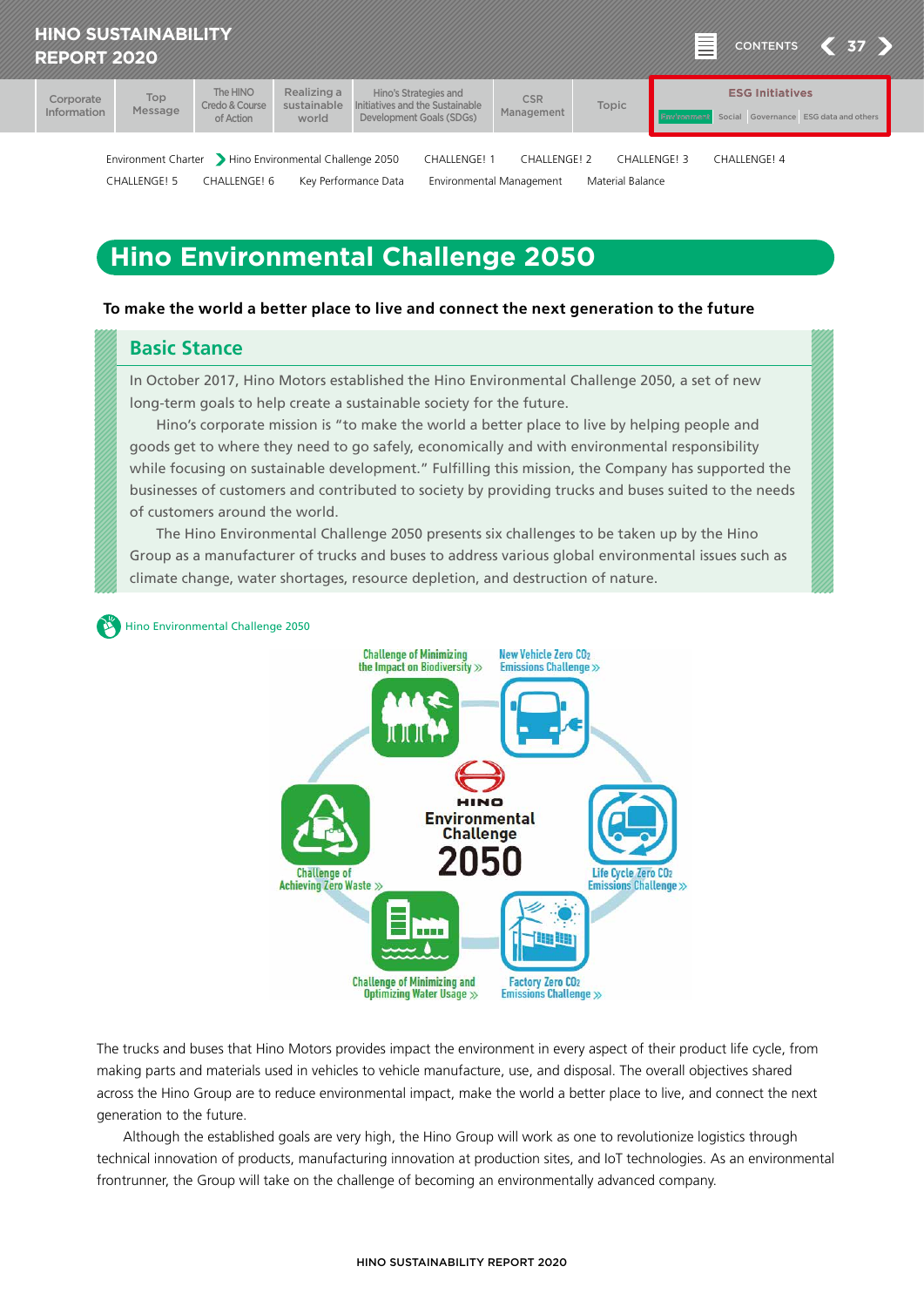

## Environment Initiative Plan - Action Plan to Realize the Six Challenges

The Environment Initiative Plan is an action plan based on the Hino Credo, the Hino Global Environment Charter, and other top policies and social trends. In 1993, Hino Motors formulated its first Environment Initiative Plan, and it has implemented and reviewed its targets every five years since then. The sixth 2020 Environment Initiative Plan was planned for implementation from fiscal 2016 to 2020. However, the Company will contribute to the sustainable development of society by linking the knowledge and new challenges thereby gained to the six challenges of the Hino Environment Challenge 2050.



Categorizes initiatives according to each stage of the product lifecycle

●Key initiatives of the 2020 Environmental Initiative Plan that contribute to the Hino Environmental Challenge 2050

| <b>Hino Environmental Challenge 2050</b>                                            | <b>2020 Environment Initiative Plan</b>                                                                                                                                                                                                                                                                        |
|-------------------------------------------------------------------------------------|----------------------------------------------------------------------------------------------------------------------------------------------------------------------------------------------------------------------------------------------------------------------------------------------------------------|
| CHALLENGE!<br>New Vehicle Zero CO <sub>2</sub> Emissions Challenge                  | $\bigcirc$ Improve CO <sub>2</sub> emissions and fuel consumption performance of vehicles<br><b>• Promote the development of vehicles that run on clean energy</b>                                                                                                                                             |
| CHALLENGE! ><br>Life Cycle Zero CO <sub>2</sub> Emissions Challenge                 | • Make transportation more efficient and reduce CO <sub>2</sub> emissions in logistics<br>$\bullet$ Work to reduce CO <sub>2</sub> emissions in sales activities                                                                                                                                               |
| CHALLENGE!<br><b>Factory Zero CO<sub>2</sub> Emissions Challenge</b>                | $\bullet$ Work to reduce CO <sub>2</sub> emissions in production activities                                                                                                                                                                                                                                    |
| CHALLENGE! 4<br><b>Challenge of Minimizing and</b><br><b>Optimizing Water Usage</b> | ● Work to reduce water usage in production activities                                                                                                                                                                                                                                                          |
| CHALLENGE!<br><b>Challenge of Achieving Zero Waste</b>                              | ● Develop technologies that enable elimination of the use of scarce resources<br>● Develop new vehicles with a higher ratio of recyclable components<br>Reduce waste from production and logistics, and use resources effectively<br>Work to reduce usage of packaging materials and use resources effectively |
| CHALLENGE!<br><b>Challenge of Minimizing the Impact on</b><br><b>Biodiversity</b>   | Reduce gas emissions to help improve urban air quality in each<br>country and region<br>Reduce environmentally hazardous substances (VOC) in production activities<br>Implement biodiversity preservation activities locally at factories in<br>every region where the Group operates                          |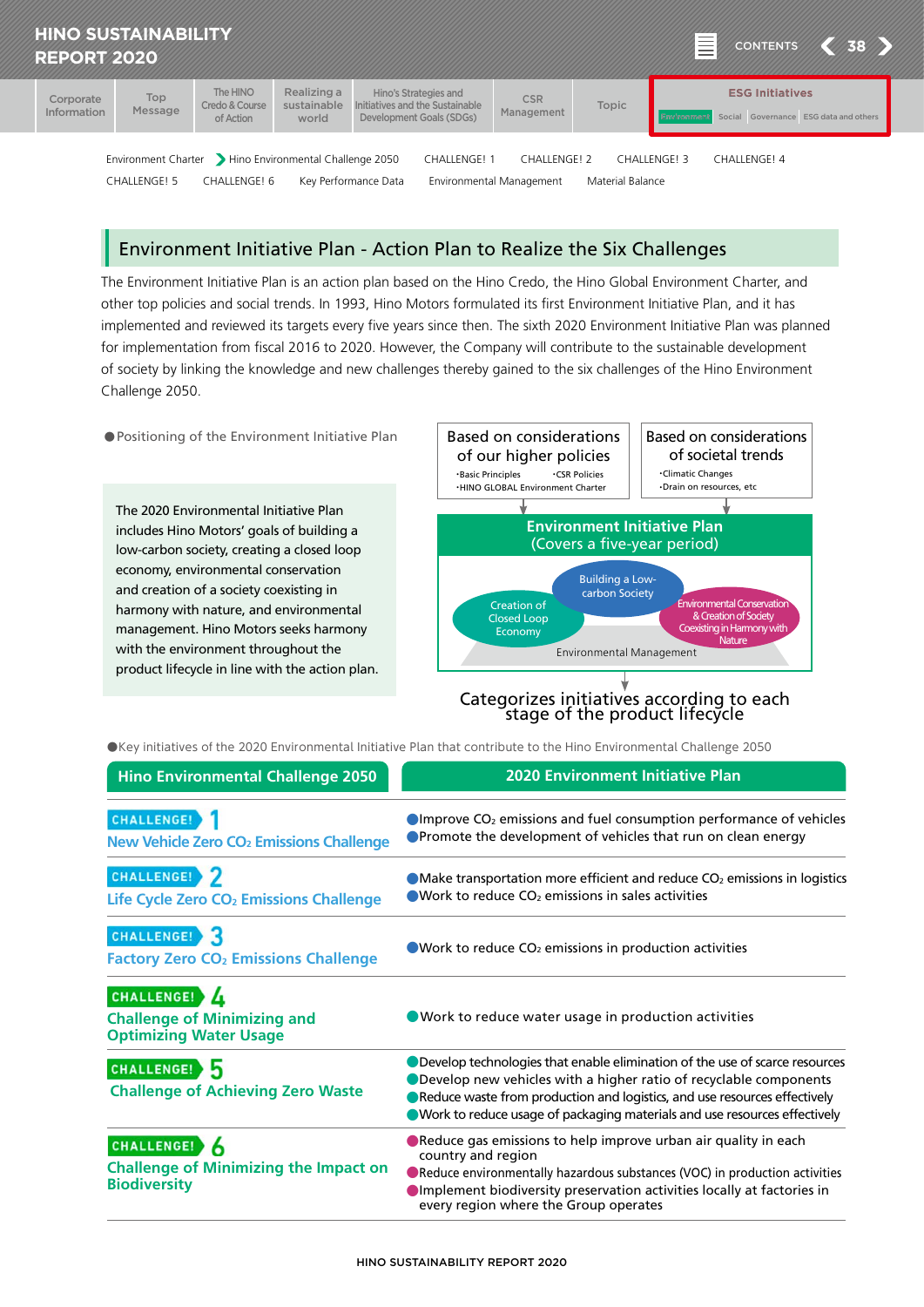| Corporate<br>Information                                                                                                                                                                                                                                                                                                             | Top<br>Message           | The HINO<br>Credo & Course<br>of Action                                                          | Realizing a<br>Hino's Strategies and<br>sustainable<br>Initiatives and the Sustainable<br>Development Goals (SDGs)<br>world                                                                                                                                                                                                                                                                                                                                                                                                                                                                                                                                                                                                                                                                   | <b>CSR</b><br>Management | Topic                                                                                          |                                                                                                                                                                                                                                                                                                                                                                                                                   | <b>ESG Initiatives</b><br>Social Governance ESG data and others                                                                                                                             |
|--------------------------------------------------------------------------------------------------------------------------------------------------------------------------------------------------------------------------------------------------------------------------------------------------------------------------------------|--------------------------|--------------------------------------------------------------------------------------------------|-----------------------------------------------------------------------------------------------------------------------------------------------------------------------------------------------------------------------------------------------------------------------------------------------------------------------------------------------------------------------------------------------------------------------------------------------------------------------------------------------------------------------------------------------------------------------------------------------------------------------------------------------------------------------------------------------------------------------------------------------------------------------------------------------|--------------------------|------------------------------------------------------------------------------------------------|-------------------------------------------------------------------------------------------------------------------------------------------------------------------------------------------------------------------------------------------------------------------------------------------------------------------------------------------------------------------------------------------------------------------|---------------------------------------------------------------------------------------------------------------------------------------------------------------------------------------------|
| Environment Charter > Hino Environmental Challenge 2050<br><b>CHALLENGE! 1</b><br><b>CHALLENGE! 2</b><br><b>CHALLENGE! 3</b><br>CHALLENGE! 4<br>CHALLENGE! 5<br>CHALLENGE! 6<br>Key Performance Data<br>Material Balance<br>Environmental Management<br><b>Hu Ht</b><br>2020 Environment Initiative Plan Building Low-carbon Society |                          |                                                                                                  |                                                                                                                                                                                                                                                                                                                                                                                                                                                                                                                                                                                                                                                                                                                                                                                               |                          |                                                                                                |                                                                                                                                                                                                                                                                                                                                                                                                                   |                                                                                                                                                                                             |
|                                                                                                                                                                                                                                                                                                                                      |                          |                                                                                                  |                                                                                                                                                                                                                                                                                                                                                                                                                                                                                                                                                                                                                                                                                                                                                                                               |                          | New Vehicle Zero<br>CO <sub>2</sub> Emissions<br>Challenge                                     | Life Cycle Zero<br>CO <sub>2</sub> Emissions<br>Challenge                                                                                                                                                                                                                                                                                                                                                         | Factory Zero<br>CO <sub>2</sub> Emissions<br>Challenge                                                                                                                                      |
|                                                                                                                                                                                                                                                                                                                                      | Field                    | Item                                                                                             | Specific Action Items/Targets, etc.                                                                                                                                                                                                                                                                                                                                                                                                                                                                                                                                                                                                                                                                                                                                                           |                          |                                                                                                |                                                                                                                                                                                                                                                                                                                                                                                                                   | Fiscal 2019 Achievements and Challenges for the future                                                                                                                                      |
| Product                                                                                                                                                                                                                                                                                                                              | development              | Improve CO <sub>2</sub><br>emissions<br>and fuel<br>consumption<br>performance of<br>vehicles    | •Develop technologies to meet world's top-class fuel<br>efficiency standards<br>Japan<br>•Develop technologies to improve fuel efficiency to meet next<br>round of regulations Improve the performance of hybrid<br>vehicles<br><b>United States</b><br>•Develop technologies for enabling compliance with greenhouse<br>gas emission regulations in 2020<br>Europe<br>. Develop technologies to improve fuel efficiency to meet next<br>round of regulations                                                                                                                                                                                                                                                                                                                                 |                          | performance.                                                                                   | .Hino MOtor Launches "Hino Profia Hybrid" Heavy-duty<br>Hbrid Truck. The truck is equipped with the world's first<br>that are mainly driven at high speeds. We also offer<br>the Hino Procia COOL Hybrid, an electric refrigeration<br>. We also released th "HINO Blue RIbbon Hybrid Bus, "<br>nsuring fuel efficiency with a hybrid system.                                                                     | hybrid system with AI that offers fuel efficiency in vehicles<br>truck with both excellent refrigeration and environmental<br>tailring the vehicle's seize to Japan's road conditions wihle |
|                                                                                                                                                                                                                                                                                                                                      |                          | <b>Promote the</b><br>development of<br>vehicles that run<br>on clean energy                     | •Conduct R&D on electric vehicles<br>Plug-in hybrid vehicles<br>•Conduct R&D intended for making the technology feasible<br>Fuel cell vehicles<br>•Develop fuel cell vehicles and sell a limited number<br>Electric vehicles<br>•Conduct R&D intended for commercializing electric trucks and<br>buses<br>•Conduct research on technologies for enabling the use of<br>alternative fuels<br>•Develop technologies that enable a switchover to biofuels and<br>other alternative fuels                                                                                                                                                                                                                                                                                                         |                          | Bureau of Transportation.                                                                      | •Operated of theToyota FC Bus, jointly developed<br>operated by the Tokyo Metropolitan Government                                                                                                                                                                                                                                                                                                                 | with Toyota Motor Corporation, including bus routes                                                                                                                                         |
| Production<br>and<br>logistics                                                                                                                                                                                                                                                                                                       |                          | <b>Initiatives for</b><br>reducing CO <sub>2</sub><br>emissions in<br>production<br>activities   | •Carry out initiatives for reducing CO <sub>2</sub> emissions on both<br>a total and per-vehicle basis by introduce low-CO <sub>2</sub><br>production technologies, and reduce CO <sub>2</sub> through daily<br>improvements<br>•Consider to exploit renewable energy and renewable<br>energy<br>(Targets in CO <sub>2</sub> Production Emissions Reduction for FY 2020)<br><b>Overseas Operations</b><br>.26% reduction in emissions per unit compared to FY 2008<br>Consolidated Companies in Japan<br>•24% reduction in emissions per unit compared to FY 2008<br>Hino Motors Ltd.<br>•30% reduction in emissions per unit compared to FY 2008<br>•Reduction in emissions: Fiscal 2020 output target x active mass<br>•Control emissions of other greenhouse gases besides CO <sub>2</sub> |                          | achieve 2020 goals.<br>(Results)<br>Global:<br>FY2008<br>Hino Motors, Ltd:<br>FY2008<br>years) | • Steadily promoted the following goals at the $CO2$<br>Reduction Working Group, which was launched to<br>Consolidated Companies in Japan:<br>. Reduced emissions per unit by 33% compared to<br>. Reduced emissions per unit by 42% compared to<br>• Emissions of fiscal 2019 were 187 thousand tons<br>HINO Motors will create technologies and formulate<br>plans to achieve additional long-term goals (30-50 | . Reduced emissions per unit by 34% compared to FY2008                                                                                                                                      |
|                                                                                                                                                                                                                                                                                                                                      |                          | <b>Make</b><br>transportation<br>more efficient<br>and reduce $CO2$<br>emissions in<br>logistics | •Promote initiatives to reduce CO <sub>2</sub><br>• emissions in logistics by improving efficiency of transportation.<br>Shorten distribution routes between factories and improve<br>shipping efficiency by using tractor-trailers and increasing<br>transport loading rates<br>· Use more fuel-efficient vehicles<br>. Improve efficiency of vehicle parts shipments<br>(Targets in CO2 Distribution Emissions Reductions for FY 2020)<br>Consolidated Companies in Japan<br>.26% reduction in emissions per unit of transport volume<br>compared to FY 2008<br><b>Overseas Operations</b><br>• Set targets and promote reduction measures according to<br>the highest standards in each country                                                                                            |                          | (Results)<br>27% compared to FY2008<br>(Future Challenge)<br><b>Overseas Operations:</b>       | Consolidated Companies in Japan:<br>•Reduced emissions per unit of transport volume by<br>and to promote emissions reduction activities.<br>• Promoting reduction activities in each country                                                                                                                                                                                                                      | Further efforts to assess impact due to plant relocation                                                                                                                                    |
| service                                                                                                                                                                                                                                                                                                                              | Sales and<br>after-sales | <b>Initiatives for</b><br>reducing CO <sub>2</sub><br>emissions in<br>sales activities           | •Create and execute plan to reduce energy consumption<br>per unit by at least 1% per year at Japanese sales offices<br>• Assist customers in reducing CO <sub>2</sub> emissions                                                                                                                                                                                                                                                                                                                                                                                                                                                                                                                                                                                                               |                          | lighting, etc.<br>compared to FY2015                                                           | • Achieved reductions by installing energy-saving                                                                                                                                                                                                                                                                                                                                                                 | Decreased energy consumption rate per unit by 9.1%                                                                                                                                          |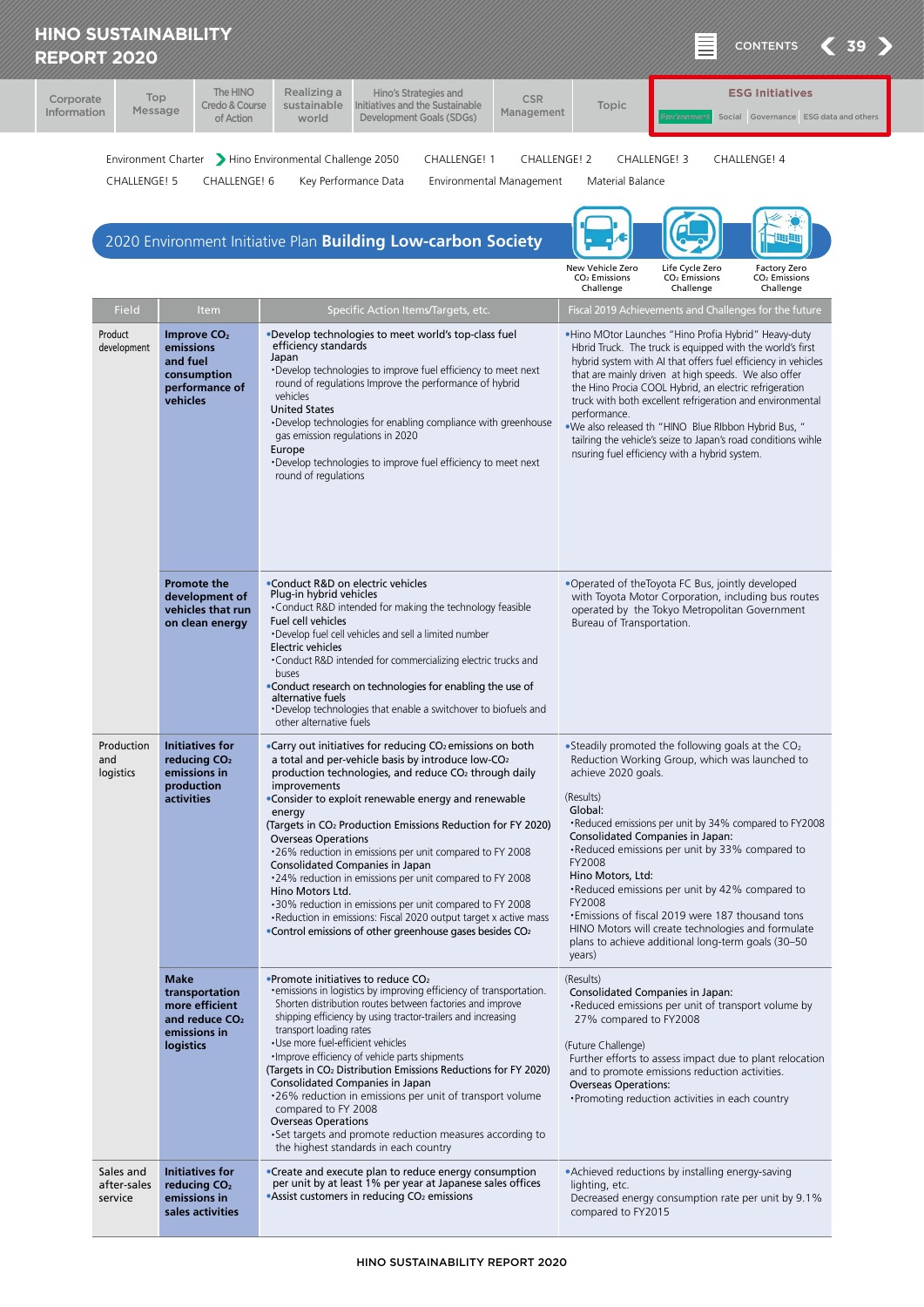|                                 | <b>HINO SUSTAINABILITY</b><br><b>CONTENTS</b><br><b>REPORT 2020</b>                                                                                                                                                   |                                                                                                           |                                                                                                                                                                                                                                                                                                                                                                                                                                                                                                                                                                                                                                                                                                                         |                                          |                                                                                                                                                                     |                                                                                                                                                                                                                                                             |  |
|---------------------------------|-----------------------------------------------------------------------------------------------------------------------------------------------------------------------------------------------------------------------|-----------------------------------------------------------------------------------------------------------|-------------------------------------------------------------------------------------------------------------------------------------------------------------------------------------------------------------------------------------------------------------------------------------------------------------------------------------------------------------------------------------------------------------------------------------------------------------------------------------------------------------------------------------------------------------------------------------------------------------------------------------------------------------------------------------------------------------------------|------------------------------------------|---------------------------------------------------------------------------------------------------------------------------------------------------------------------|-------------------------------------------------------------------------------------------------------------------------------------------------------------------------------------------------------------------------------------------------------------|--|
| Corporate<br><b>Information</b> | Top<br>Message                                                                                                                                                                                                        | The HINO<br>Credo & Course<br>of Action                                                                   | Realizing a<br>Hino's Strategies and<br>Initiatives and the Sustainable<br>sustainable<br>Development Goals (SDGs)<br>world                                                                                                                                                                                                                                                                                                                                                                                                                                                                                                                                                                                             | <b>CSR</b><br>Management                 | Topic                                                                                                                                                               | <b>ESG Initiatives</b><br>Social Governance ESG data and others                                                                                                                                                                                             |  |
|                                 | <b>CHALLENGE! 5</b>                                                                                                                                                                                                   | CHALLENGE! 6                                                                                              | Environment Charter > Hino Environmental Challenge 2050<br><b>CHALLENGE! 1</b><br>Key Performance Data<br>2020 Environment Initiative Plan Creation of Closed Loop Economy                                                                                                                                                                                                                                                                                                                                                                                                                                                                                                                                              | CHALLENGE! 2<br>Environmental Management | <b>CHALLENGE! 3</b><br>Material Balance                                                                                                                             | CHALLENGE! 4<br>E m<br>Challenge of Minimizing<br>Challenge of<br>and Optimizing Water<br>Achieving Zero<br>Waste<br>Usage                                                                                                                                  |  |
|                                 | Field                                                                                                                                                                                                                 | <b>Item</b>                                                                                               | Specific Action Items/Targets, etc.                                                                                                                                                                                                                                                                                                                                                                                                                                                                                                                                                                                                                                                                                     |                                          |                                                                                                                                                                     | Fiscal 2019 Achievements and Challenges for the<br>future                                                                                                                                                                                                   |  |
|                                 | Product<br>.Reduce the amount of precious metals used in exhaust-<br><b>Develop</b><br>cutting catalytic converters<br>technologies<br>development<br>that enable<br>elimination of<br>the use of scarce<br>resources |                                                                                                           |                                                                                                                                                                                                                                                                                                                                                                                                                                                                                                                                                                                                                                                                                                                         | reduction catalysts                      | . Excavated precious metal substitutes for gas emission                                                                                                             |                                                                                                                                                                                                                                                             |  |
|                                 |                                                                                                                                                                                                                       | Develop new<br>vehicles with<br>a higher ratio<br>of recyclable<br>components                             | . Initiatives to create assembled structures that are easy to<br>disassemble                                                                                                                                                                                                                                                                                                                                                                                                                                                                                                                                                                                                                                            |                                          | manuals explaining disassembly<br>vehicle body weight.                                                                                                              | . Incorporated considerations for recycling and disassembly<br>in the design of vehicle structural components and created<br>•Contributed to effective use of resources by reducing                                                                         |  |
| and                             | <b>Production</b><br>logistics                                                                                                                                                                                        | <b>Reduce waste</b><br>from production<br>and logistics, and<br>use resources<br>effectively              | • Adopt waste reduction technologies and promote waste<br>reduction in regular improvement activities<br>• Facilitate more effective usage of resources by improving yield<br>rates and managing the sources of waste<br>• Promote the usage of the Hino Motors Group's resource<br>(Targets in Waste Reduction for FY 2020)<br>Consolidated Companies in Japan<br>.43% reduction of amount of waste generated per unit<br>compared to FY 2008<br>*Zero for final disposal amount*<br><b>Overseas Operations</b><br>•Management of the amount of waste reduction<br>*Definition of Zero: Landfill amount including ash after incineration is not<br>more than 0.5% compared with total waste including recyclable waste |                                          | (Results)<br>Consolidated Companies in Japan<br>38% compared to FY2008<br>Reduction Activities<br>conference<br>Overseas operations<br>proceeded to make reductions | •Reduced amount of waste generated per unit by<br>• Achieved a final disposal rate of 0.11%<br>Improving Emissions per Unit with Aggressive Waste<br>We will continue reducing activities through each<br>•Set targets for waste matter in each country and |  |
|                                 |                                                                                                                                                                                                                       | <b>Initiatives</b><br>for reducing<br>water usage<br>in production<br><b>activities</b>                   | •Promote activities for reducing water consumption in<br>consideration of water supply conditions in each country<br>and region where the Group operates<br>. Conserve water through actively introduce water-saving<br>technologies and continual improvement<br>(Targets in Water Usage Reduction for FY 2020)<br>Consolidated Companies in Japan<br>40% reduction of water usage per unit compared to FY 2008<br><b>Overseas Operations</b><br>•Management of water usage reduction                                                                                                                                                                                                                                  |                                          | (Results)<br>Consolidated Companies in Japan<br>FY2008<br>recycling promoted<br>Overseas operations<br>reductions                                                   | . Reduced water usage per unit by 48% compared to<br>Further water-saving equipment to be installed and<br>. Set targets in each country and proceeded to make                                                                                              |  |
|                                 |                                                                                                                                                                                                                       | <b>Initiatives for</b><br>reducing usage<br>of packaging<br>materials and<br>use resources<br>effectively | .Reduce usage of packing and shipping materials by<br>making them returnable and more lightweight<br>. Enable use of returnable racks in more countries<br>. Improve methods of packing vehicle parts<br>(Targets in Packaging Materials Usage Reduction for FY 2020)<br>Consolidated Companies in Japan<br>.57% reduction of shipment volume per unit compared to FY<br>2008<br><b>Overseas Operations</b><br>•Calculate the amount of packaging materials used and expand<br>activities to reduce them                                                                                                                                                                                                                |                                          | (Results)<br>Consolidated Companies in Japan<br>FY2008<br>(Future Challenge)<br>Overseas operations                                                                 | •Reduced amount of packaging materials used per<br>unit of shipment volume by 70% compared to<br>Continue to pursue efforts to reduce emissions<br>• Promoting reduction activities in each country                                                         |  |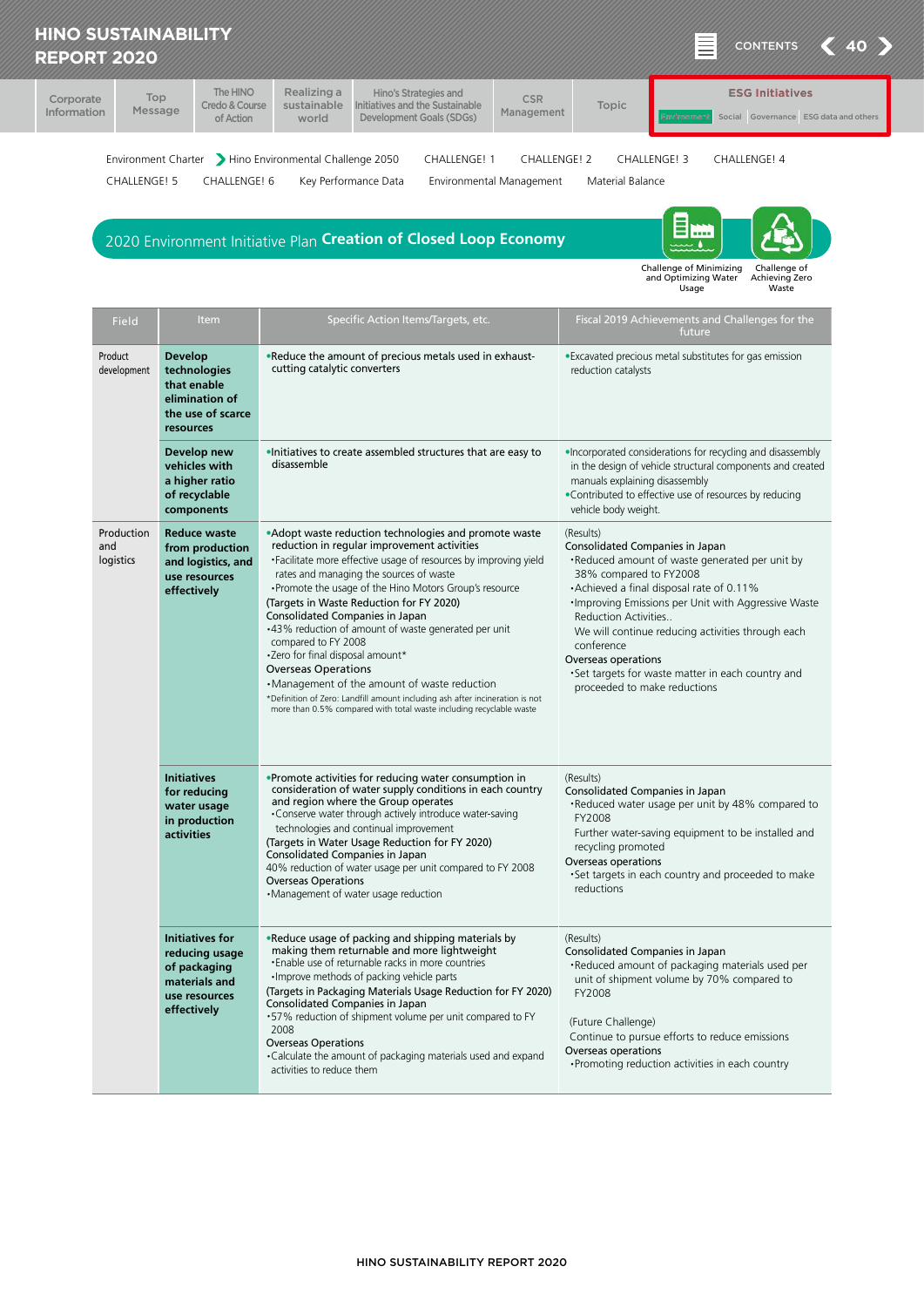| <b>REPORT 2020</b>                                                                                                                                                                                                                                   | <b>HINO SUSTAINABILITY</b> |                                         |                                     |                                                                                      |                          |       | 亖<br>$\langle 41 \rangle$<br><b>CONTENTS</b>                    |
|------------------------------------------------------------------------------------------------------------------------------------------------------------------------------------------------------------------------------------------------------|----------------------------|-----------------------------------------|-------------------------------------|--------------------------------------------------------------------------------------|--------------------------|-------|-----------------------------------------------------------------|
| Corporate<br>Information                                                                                                                                                                                                                             | Top<br>Message             | The HINO<br>Credo & Course<br>of Action | Realizing a<br>sustainable<br>world | Hino's Strategies and<br>Initiatives and the Sustainable<br>Development Goals (SDGs) | <b>CSR</b><br>Management | Topic | <b>ESG Initiatives</b><br>Social Governance ESG data and others |
| Environment Charter > Hino Environmental Challenge 2050<br><b>CHALLENGE! 1</b><br><b>CHALLENGE! 2</b><br>CHALLENGE! 3<br>CHALLENGE! 4<br><b>CHALLENGE! 5</b><br>Key Performance Data<br>Material Balance<br>CHALLENGE! 6<br>Environmental Management |                            |                                         |                                     |                                                                                      |                          |       |                                                                 |
| 2020 Environment Initiative Plan Environmental Conservation & Creation of Society Coexisting in Harmony with Nature                                                                                                                                  |                            |                                         |                                     |                                                                                      |                          |       |                                                                 |

Challenge of Minimizing the Impact on Biodiversity

| <b>Field</b>                | Item                                                                                                                              | Specific Action Items/Targets, etc.                                                                                                                                                                                                                                                                                                                                                                                                                                                                                                                                                                                                                                                                                | Fiscal 2019 Achievements and Challenges for the future                                                                                                                                                                                                                                                                                                                                                                                                                                                                                                                          |  |  |
|-----------------------------|-----------------------------------------------------------------------------------------------------------------------------------|--------------------------------------------------------------------------------------------------------------------------------------------------------------------------------------------------------------------------------------------------------------------------------------------------------------------------------------------------------------------------------------------------------------------------------------------------------------------------------------------------------------------------------------------------------------------------------------------------------------------------------------------------------------------------------------------------------------------|---------------------------------------------------------------------------------------------------------------------------------------------------------------------------------------------------------------------------------------------------------------------------------------------------------------------------------------------------------------------------------------------------------------------------------------------------------------------------------------------------------------------------------------------------------------------------------|--|--|
| Product<br>development      | <b>Reduce gas</b><br>emissions to<br>help improve<br>urban air quality<br>in each country<br>and region                           | .Introduce vehicles with lower gas emissions to help<br>improve urban air quality in each country and region<br>Japan<br>•Release vehicles to the market that comply with Japan's 2016<br>exhaust emission regulations<br>•Research and develop new technologies to comply with new<br>exhaust regulations starting in 2016<br><b>United States</b><br>. Bring vehicles to market that comply with US13, and Develop<br>vehicles that comply with U.S. exhaust emission standards<br>effective from 2016<br>Europe and developed countries<br>. Develop and release vehicles to the market that comply with<br>EURO 6 exhaust emission standards<br>General<br>•Introduce low-emission vehicles (EURO4 or 5 level) | . We improved the Hino Dutor light-duty truck and<br>released a model compatible with Japan's stringent<br>2016 exhaust emission regulations.<br>. Hino Motors Releases th Improved "Hino Liesse II<br>"Small Bus. To further eliminate gas emissions, we<br>have adopted a gas emissions post-processing system<br>to remove PM nd NOx that cause air pollution.                                                                                                                                                                                                               |  |  |
|                             | <b>Further reduce</b><br>the use of<br>environmentally<br>harmful<br>materials                                                    | •Collect and manage information on increasing regulations<br>in each country where the Group operates, and take the<br>lead in switching to alternative materials                                                                                                                                                                                                                                                                                                                                                                                                                                                                                                                                                  | . We collected information on chemical substances<br>contained in parts to quickly address the growing<br>number of regulated substances. We also enhanced<br>and promoted our internal system ofr chemical<br>substance management.                                                                                                                                                                                                                                                                                                                                            |  |  |
| Production<br>and logistics | Reduce<br>substances<br>that impact the<br>environment<br>in production<br>activities (VOC)                                       | . Promote reduction of VOCs through constant<br>improvement<br>. Reduce the use of painting materials and thinners in vehicle<br>painting work<br>(Targets in Body Painting Reduction for FY 2020)<br>Hino Motors Ltd.<br>•Reduction of VOC emissions by 22 grams per square meter of<br>painted surface area<br><b>Overseas Operations</b><br>• Broaden initiatives for VOC emissions reductions<br>(Other Painting Work Targets for FY 2020)<br>Hino Motors Ltd.<br>• Set annual reduction targets on a per-vehicle basis every year<br><b>Overseas Operations</b><br>•Management of VOC reduction performance                                                                                                   | (Results)<br>Hino Motors, Inc.<br>• Achieved 15 grams of VOCs per square meter of painted<br>surface area<br>• Promote initiatives relating to renovation plan for painting<br>equipment and facilities and continued efforts to reduce<br>volatile organic compounds (VOC) through constant<br>improvements.<br><b>Overseas Operations</b><br>. Conducted research analysis to identify the cause of VOC<br>volume change using constant volume and the trend<br>management method<br>·Implemented initiatives to reduce VOC emissions, such as<br>collecting cleaning thinner |  |  |
| Social<br>contribution      | Implement<br>biodiversity<br>preservation<br>activities locally<br>at factories in<br>every region<br>where the Group<br>operates | •Promote initiatives based on biodiversity quidelines<br>. Carry out regular activities in consideration of the unique<br>ecosystems surrounding the factories in each country and<br>region (including forest conservation and protection of local<br>habitats)<br>· Undertake environmental conservation initiatives together with<br>local residents and children                                                                                                                                                                                                                                                                                                                                               | . Implemented initiatives that take the surrounding<br>ecosystem into account in each country and region<br>Japan<br>. Held lectures introducing biodiversity (Hamura Plant)<br>•Cleared weeds in Ome City (Head Office)<br>•Cleared weeds using goats (Koga Plant)<br>Pakistan<br>. Planted trees together with local communities<br><b>USA</b><br>•Cleaned the banks of the Ohio River<br>Going forward, we will spread awareness of the guidelines<br>in the company and promote related activities.                                                                         |  |  |